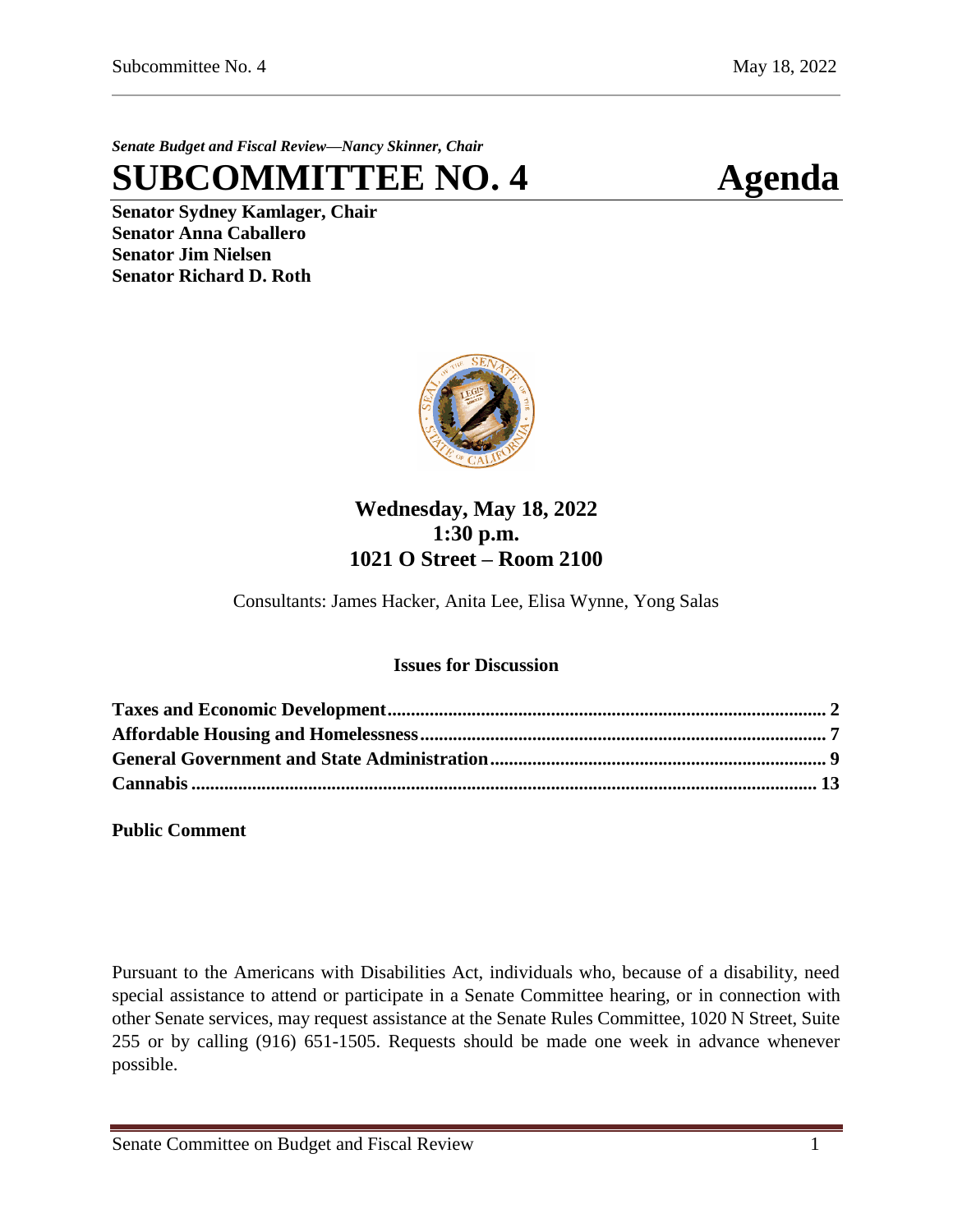# **Issues for Discussion**

# <span id="page-1-0"></span>**TAXES AND ECONOMIC DEVELOPMENT**

# **Tax Rebate Proposals:**

**May Revision Broad-Based Relief Proposals.** A centerpiece of the May Revision is a suite of proposals totaling \$18.1 billion spread across various areas that are intended to provide economic relief for Californians. This item focuses on the tax rebate proposal:

- \$11.5 billion in one-time General Fund for rebates per household based on registered vehicles.
	- o \$400 per vehicle rebate, capped at two per registered vehicle owner.
	- o Excludes fleets and corporate-owned vehicles, and excludes vehicles over a certain value.
	- o Relies on registration data from the Department of Motor Vehicles.
	- o Creates the Tax Relief fund and transfers \$11.5 Billion one-time General Fund to the fund.

The May Revision also includes \$750 million for three months of free transit service, and a oneyear pause on an increase in state diesel taxes.

**Legislative Leaders' Alternate Proposal "Better For Families Tax Rebate".** Legislative leaders have proposed an alternate relief package of \$8 billion for the "Better For Families Rebate" program to mitigate impacts of high energy costs and other goods, as well as the economic impacts of the pandemic. The tax rebate would provide:

- \$200 per taxpayer plus \$200 for dependents, up to \$125,000/\$250,000 income (Single/Joint filers).
- Supplemental one-time monthly grant for CalWORKs families and SSI/SSP recipients, to ensure Californians struggling the most benefit.
- Grant program for other low-income Californians who are not income tax filers.

# **Legislative Analyst Office Comments:**

In their recently released report, *[The 2022-23 Budget](https://lao.ca.gov/Budget?year=2022) Fuel Price and Other Fiscal Relief Options,* the Legislative Analyst's Office, provides the following comments to help determine a potential relief package:

 *Which Groups of Californians to Prioritize in Providing Relief?* The Legislature will want to clearly define which groups it wants to prioritize in developing a relief package. For example, categories of focus could include (1) those experiencing higher fuel prices, (2) those experiencing the greatest financial hardship, or (3) state residents who are more broadly affected by higher prices.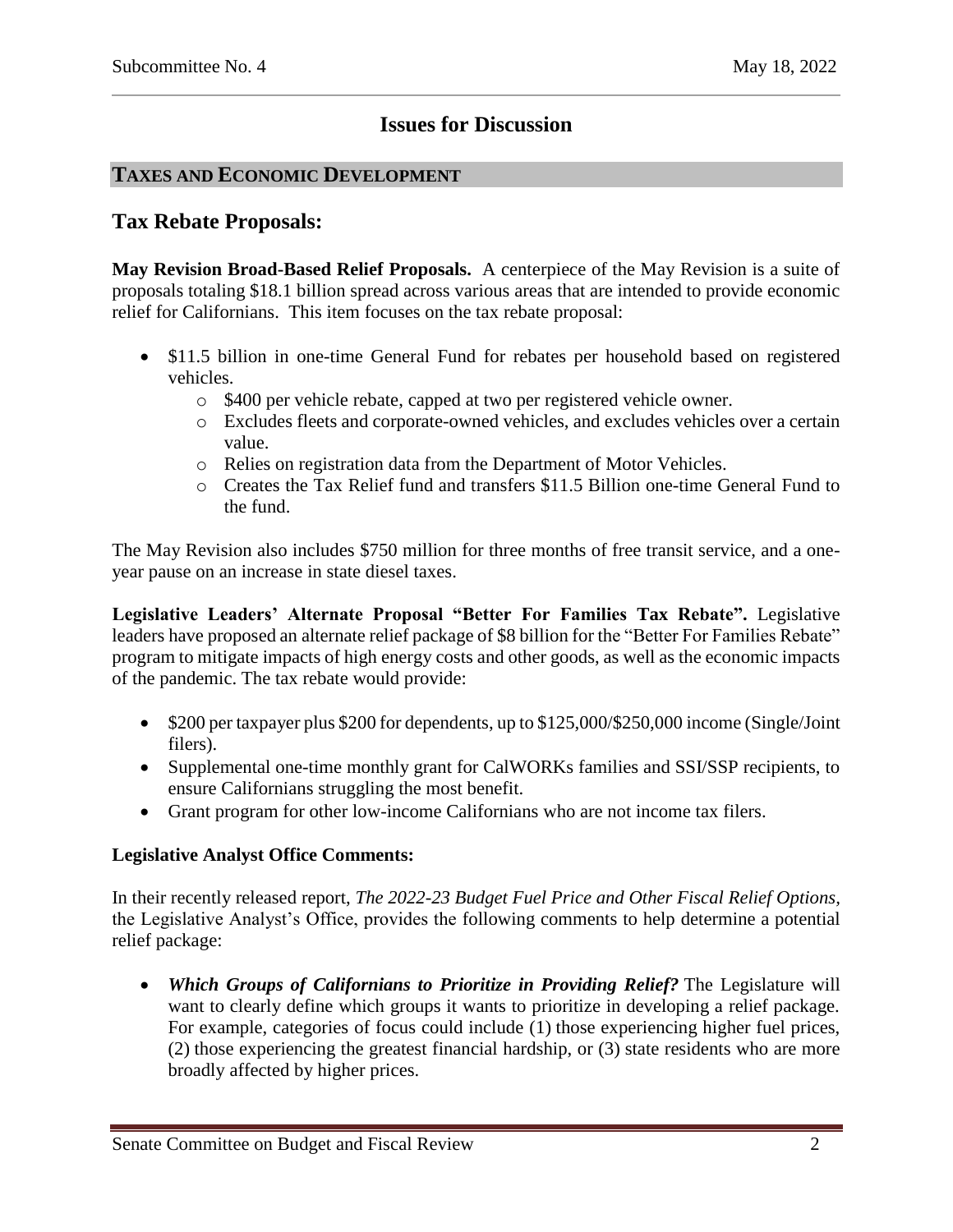- *Which Potential Policies Best Align with the Legislature's Relief Priorities?* The Legislature's approach could include approving certain proposals from the Governor (such as providing refunds to vehicle owners), modifying those proposals (such as further reducing existing fuel excise tax rates beyond what the Governor proposed), or adopting alternatives (such as providing targeted relief to households with lower incomes). The Legislature could also choose to develop a package that contains a mixture of proposals in order to provide relief to several different groups. For instance, the Legislature could provide relief to those experiencing higher fuel prices and those experiencing financial hardship by both reducing fuel taxes and distributing tax refunds to lower-income
- *Which Potential Policies Could Be Implemented Quickly and Efficiently?* If one of the Legislature's goals is to provide timely relief to Californians, it also will want to consider which policies can be implemented quickly and efficiently. The speed at which each policy option could be implemented will vary based on factors such as whether it would be implemented through a new or existing program. For instance, tax refunds—both broad and income-based—could be issued relatively quickly and efficiently given that the state has experience providing such payments through the Golden State Stimulus Program and annual refunds to taxpayers. Similarly, providing income-based relief by augmenting established state assistance programs—such as California Work Opportunity and Responsibility to Kids (CalWORKs)—would be relatively straightforward.

In comparison, providing tax refunds to vehicle owners would require several additional steps that could delay payments and increase administrative costs. Such steps would include collecting the necessary data from the Department of Motor Vehicles and selecting an entity to distribute payments.

**Staff Comments:** Staff notes that all California families are experiencing the impacts of higher gas prices, whether or not they own vehicles. These high fuel costs are passed along in higher prices for goods and services as well. Limiting a relief program to car owners, not tied to income, means that relief will be inconsistently provided across California's families. And those who do not own vehicles, may or may not take advantage of free public transit, but will not receive any rebate funding that they would be able to use for their greatest needs.

The LAO notes that if the Legislature's goal is to provide relief to those experiencing the greatest financial hardship, proposals should look beyond those linked to fuel taxes and vehicle ownership. For example, non-vehicle owners—who also are facing high overall costs—represent 7 percent of households in the state and tend to be lower income. These families who may need help the most, may be most likely to miss out under the Governor's proposal, but would most likely benefit under the "Better For Families" Rebate.

Finally, staff notes that the "Better For Families" Rebates includes a shared goal of reaching additional Californians, who did not benefit from the Golden State Stimulus payments.

# **0509 GOVERNOR'S OFFICE OF BUSINESS AND ECONOMIC DEVELOPMENT (GO-BIZ)**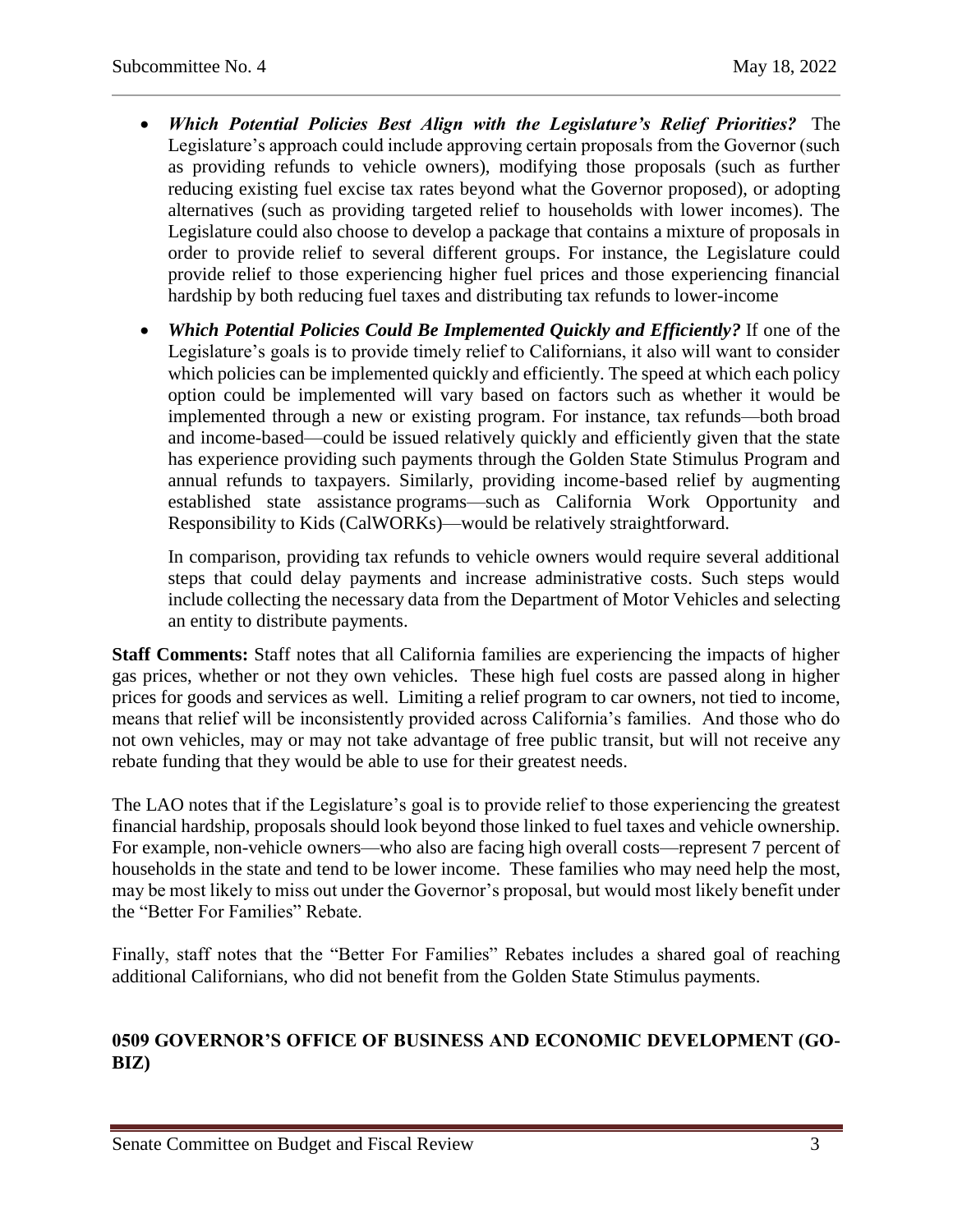- **CalCompetes Tax Credit Expansion and Grant Program.** CalCompetes is administered by GO-Biz, which currently allocates \$180 million per year in tax credits to incentivize businesses to locate or stay and grow in California and is scheduled to sunset after the 2022-23 fiscal year. The May Revision includes an extension of the CalCompetes Tax Credit program through the 2027-28 fiscal year at the current level of \$180 million per year. In addition, the May Revision includes \$120 million one-time General Fund to fund a second year of the CalCompetes Grant Program for businesses that meet one or more of the following criteria: establish at least 500 net new jobs; make a significant infrastructure investment; or, commit to a high-need, high-opportunity area of the state. Both programs shall provide additional consideration for companies that relocate from states that have anti-LGBTQ+ and reproductive rights laws.
- **California Small Business Hard-Hit Industries Grant Program.** The May Revision includes \$500 million in one-time General Fund in 2022-23 to provide additional relief to small businesses in the industries hardest-hit by the pandemic. Eligible small businesses and non-profits could receive grants from \$10,000 to \$50,000 depending on their annual gross revenue. The ten hardest hit industries were determined by each industry's proportion of job losses based on national data industries, and are identified by their North American Industry Classification System (NAICS) code. Below are the ten industries (with their respective NAICS code) that would be eligible in descending order of total percentage job loss: Arts, Entertainment, and Recreation (71); Accommodation and Food Service (72); Other Services (81); Information (51); Educational Services (61); Administrative and Waste Management (56); Manufacturing (31); Retail Trade (44); Construction (23); and Real Estate (53).The grant program would be administered by the California Office of the Small Business Advocate (CalOSBA) within the Governor's Office of Business and Economic Development (GO-Biz).
- **California Small Agricultural Business Drought Relief Grant Program.** The May Revision includes \$75 million one-time General Fund to provide direct assistance to eligible agriculture-related businesses that have been affected by severe drought conditions. Grant awards range from \$30,000 to \$50,000, depending on annual gross revenue decline, and will be prioritized first to businesses located in regions hardest hit by drought impacts. Of the total program funds, 25 percent will be allocated to small farms and socially disadvantaged farmers, including 5 percent of total program funds for technical assistance for these groups. The grant program would be administered by the California Office of the Small Business Advocate (CalOSBA) within GO-Biz, in consultation with the California Department of Food and Agriculture.
- **Federal Economic Development Administration Grant Awards.** California Business Investment Services (CalBIS), within GO-Biz, was recently awarded two federal grants from the Economic Development Administration (EDA) for a total of \$2,350,000. The first is a competitive grant for \$1,350,000 from the EDA's Public Works and Economic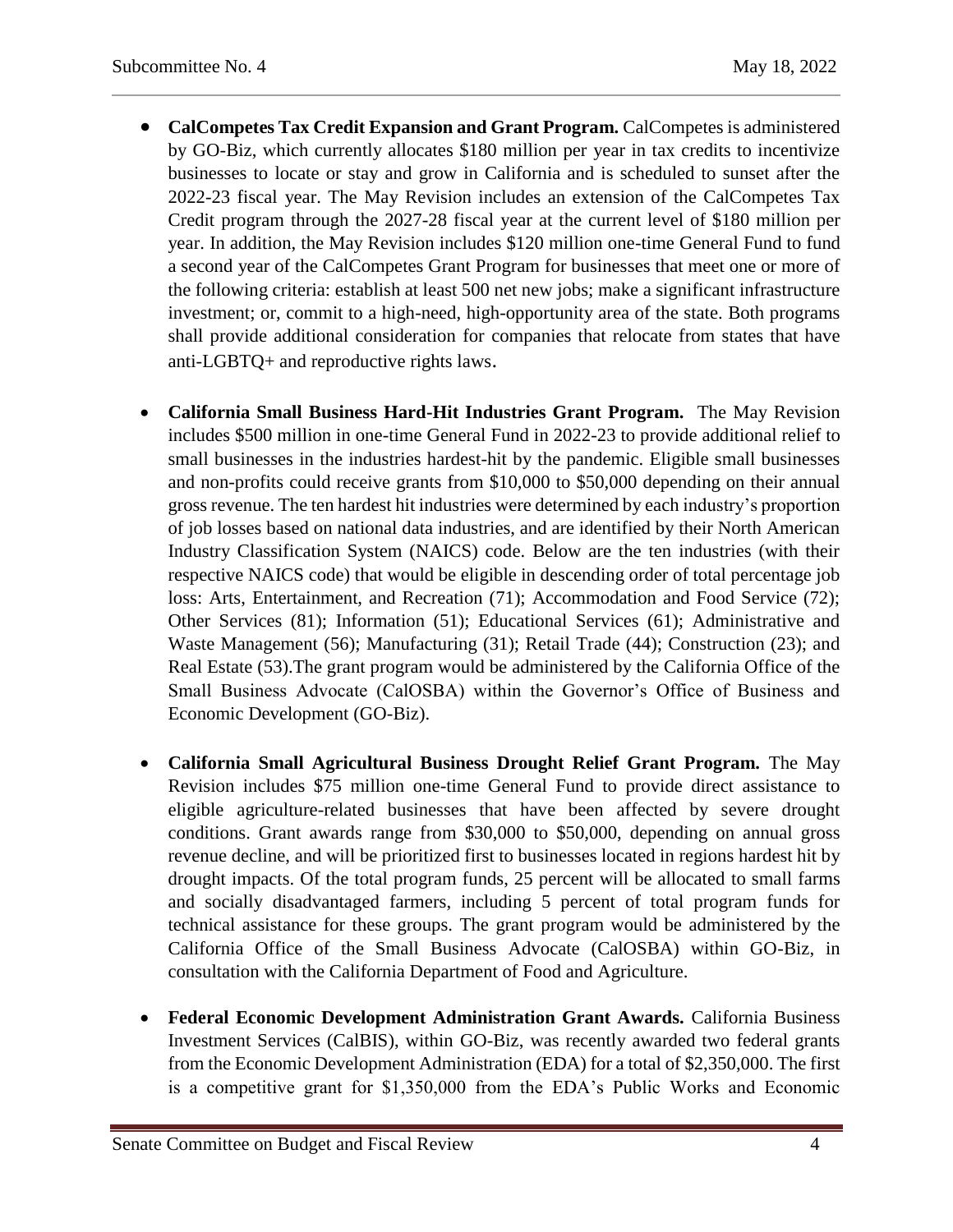Adjustment Assistance (Public Works) program, which supports activities that provide economically distressed communities and regions with flexible resources to address a wide variety of economic needs. The second is a block grant for \$1 million from the EDA's Statewide Planning, Research, and Network program, which promotes rebuilding regional economies by supporting statewide planning, research, and networks. The May Revision includes \$1,175,000 Federal Trust Fund Authority in 2022-23 and \$1,175,000 Federal Trust Fund Authority in 2023-24 to have the requisite budgetary authority to accept the funds from EDA.

- **Re-appropriation of Small Business Relief Grant Programs.** The May Revision includes the reappropriation for four grant programs aimed at supporting small businesses and small nonprofits, including venues, microbusinesses, cultural institutions, and performing arts entities within CalOSBA. In addition, statutory changes are requested where necessary to amend and broaden program eligibility and extend timelines for getting grants out.
- **IBank Venture Capital Program.** The May Revision provides 2 positions be added to oversee the IBank venture capital program that is being created with federal State Small Business Credit Initiative funds. In addition, it is requested that statutory changes be made to establish the venture capital program, including a Director to oversee the program.
- **Transmission and Clean Energy Financing.** The May Revision provides \$250 million one-time General Fund for a financing program at IBank dedicated to supporting the development of clean energy projects and for collaborative financings with the United States Department of Energy's Loan Program Office. In addition, the May Revision includes statutory changes be made to create a new Transmission and Energy Financing sector at IBank.

# **7730 FRANCHISE TAX BOARD (FTB)**

- Paycheck Protection Program (PPP) Conformity. The May Revision includes statutory changes to update conformity of state tax law to the federal PPP grant period. Previous conformity actions excluded an extension of the federal PPP grant program by two months in spring of 2021. This proposed action allows for all federal PPP grants to be excluded from the definition of income for the purposes of state taxation. The May Revision includes a \$450 million revenue reduction over five years, starting in 2021-22, to reflect this change.
- **CalCompetes Tax Credit.** The May Revision includes an extension of the CalCompetes Tax Credit program through the 2027-28 fiscal year at \$180 million per year, as noted under GoBiz.
- **Volunteer Income Tax Assistance Expansion and Earned Income Tax Credit Grant Funding.** The May Revision provides \$1.2 million General Fund and 5.0 positions in 2023-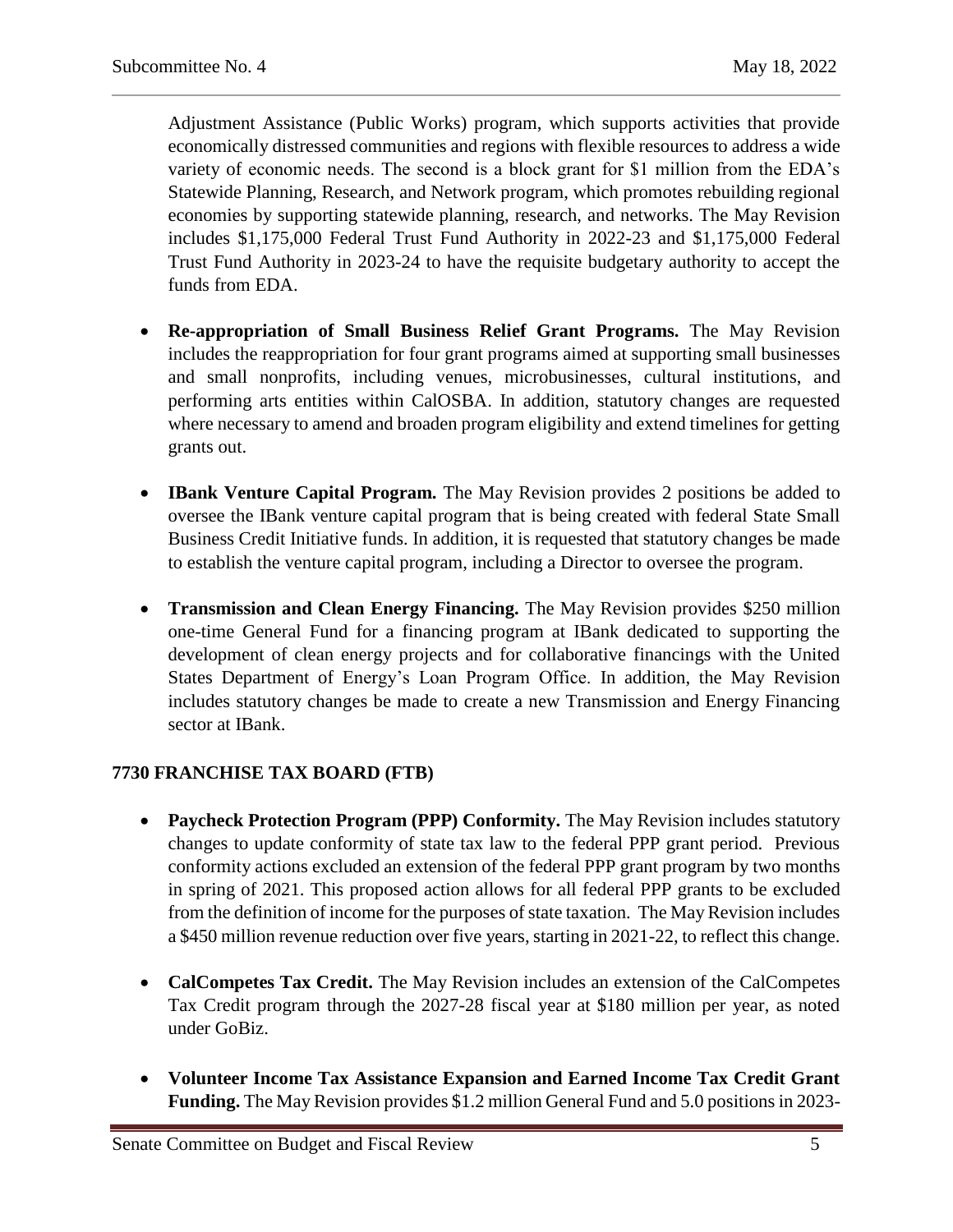24 and ongoing for FTB to expand its Volunteer Income Tax Assistance (VITA) services and to reimburse costs incurred by the Department of Community Services Development (CSD) for administering the California Earned Income Tax Credit (CalEITC) grants. The resources will allow FTB to expand its VITA services to support the ongoing grant funding appropriated to increase free tax preparation and to expand marketing and outreach of CalEITC, the Young Child Tax Credit, and Individual Taxpayer Identification Number (ITIN) tax status eligibility. Additionally, the May Revision provides \$10 million in 2023- 24 and ongoing for the continuation of CalEITC grants to support education and outreach of the CalEITC program and free tax preparation services.

- **California Earned Income Tax Credit-Outreach.** The May Revision provides \$1.8 million General Fund and 11.5 positions in 2022-23; \$4.86 million General Fund and 24.3 positions in 2023-24; \$4 million General Fund and 19.3 positions in 2024-25; \$3.85 million General Fund and 18.3 positions in 2025-26 and ongoing to the FTB to conduct targeted outreach initiatives to promote awareness of the California Earned Income Tax Credit (CalEITC). On an annual basis, FTB will reach out to taxpayers that appear eligible for the CalEITC but didn't claim it on their filed return or didn't file a return and provide information on how to file an amended return or connect non-filers to free filing services.
- **Young Child Tax Credit Expansion and Foster Youth Tax Credit Implementation.** The May Revision provides \$4,342,000 General Fund and 14.5 positions in 2022-23; \$1,281,000 General Fund and 11.5 positions in 2023-24; \$1,140,000 General Fund and 10.5 positions in 2024-25 and ongoing for the FTB to implement the expansion of Young Child Tax Credit (YCTC) to households that have no earned income, but who otherwise meet the criteria for qualifying for California Earned Income Tax Credit (CalEITC). In addition, the May Revision provides \$2.9 million General Fund and 4.5 positions in 2022- 23; \$280,000 General Fund and 2.0 positions in 2023-24 and ongoing to the FTB to implement the new Foster Youth Tax Credit (FYTC) program.
- **FTB Central Office Campus Data Center Upgrades.** The May Revision provides \$26.6 million General Fund for the construction phase of the FTB Central Office Campus Data Center in 2022-23. The project will consolidate the existing data centers and update HVAC systems and controls, the entire electrical infrastructure, fire protection, and the telecommunication and mechanical system to achieve mandated energy efficiency requirements.
- **Increasing Litigation Costs.** The May Revision provides an augmentation of \$2 million General Fund in each fiscal year 2022-23, 2023-24, and 2024-25 to contract with the Attorney General's (AG) Office to defend against ligation matters pending before Sacramento Superior Court in the matter of [Hyatt vs. FTB].
- **Taxpayer Flexibility Payment Program.** The May Revision provides \$19.5 million in fiscal year 2022-23 for 106.0 limited-term positions, 53.0 permanent-intermittent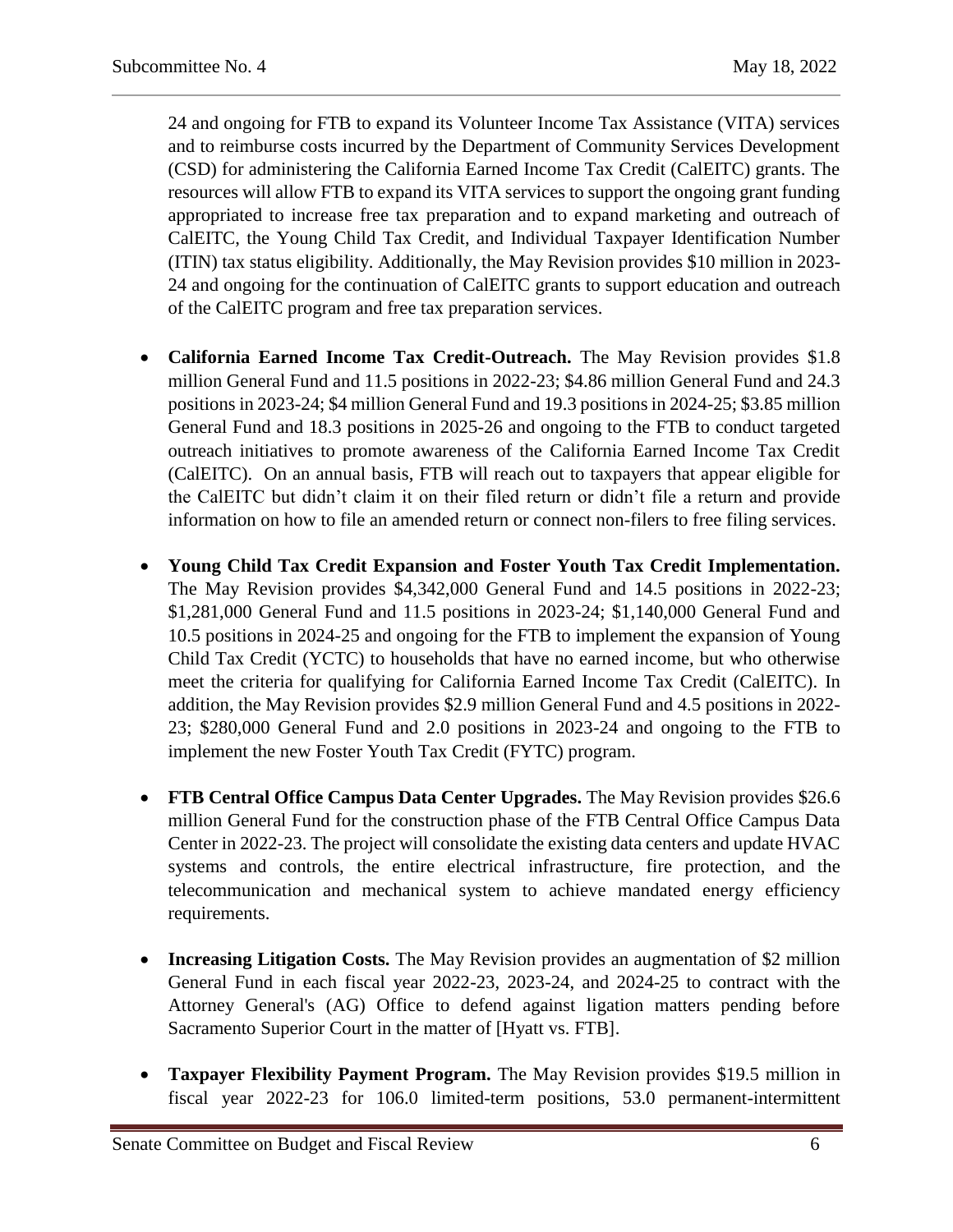positions, and a vendor contract solution; \$9.1 million in fiscal year 2023-24 for 61.0 limited-term positions, 1.0 permanent-intermittent position, transitional position funding, and a vendor contract solution; \$2.8 million in fiscal year 2024-25 for 8.0 limited-term positions, 1.0 permanent-intermittent position, transitional funding, and minor operating costs; \$646,000 in fiscal year 2025-26 for transitional position funding and operating costs; and \$376,000 in fiscal year 2026-27 for ongoing operating costs for FTB to provide a tax payment flexibility program for low and moderate-income filers and non-filers.

# **7600 California Department of Tax and Fee Administration (CDTFA)**

 **Used Motor Vehicle Sales Tax Gap.** The May Revision includes \$4.1 million General Fund in fiscal year 2022-23 and \$3.9 million General Fund in 2023-24 and ongoing for CDTFA to reimburse the Department of Motor Vehicles (DMV) for costs associated with the collection of sales tax on retail sales of used motor vehicles. Of the \$4.1 million, \$2.2 million is for costs associated with the design of the IT solution and \$1.9 million is for DMV's transactional cost to administer the program for phased-in used motor vehicle dealers.

# <span id="page-6-0"></span>**AFFORDABLE HOUSING AND HOMELESSNESS**

### **0515 Business, Consumer Services, and Housing Agency**

 **Homeless Housing, Assistance, and Prevention Program (HHAPP).** As part of the 2021 Budget Act, \$1 billion was made available for HHAP in 2022-23. The Administration has indicated that they are committed to extending HHAP at current levels for additional years beyond 2022-23, pending further discussion with the Legislature to meaningfully increase outcomes and accountability on local HHAP spending to focus on highest priority needs, such as encampment resolution, Homekey operating sustainability, and CARE Court housing supports.

#### **2240 Department of Housing and Community Development**

- **Homeless Housing on State-Owned Land.** The May Revision includes \$500 million over two years to house unsheltered individuals on state-owned land through grants to local governments for interim housing and site preparation. Interim housing placements will provide bridge housing for unsheltered individuals who can be transitioned into long-term housing placements.
- **Additional Homekey Funding.** The May Revision proposes an additional \$150 million in funding for Project Homekey, for a total of \$2.9 billion in Homekey funding over two years.
- **Additional Adaptive Reuse Funding.** The May Revision proposes an additional \$500 million in one-time General Fund over 2023-24 and 2024-25 for the proposed Adaptive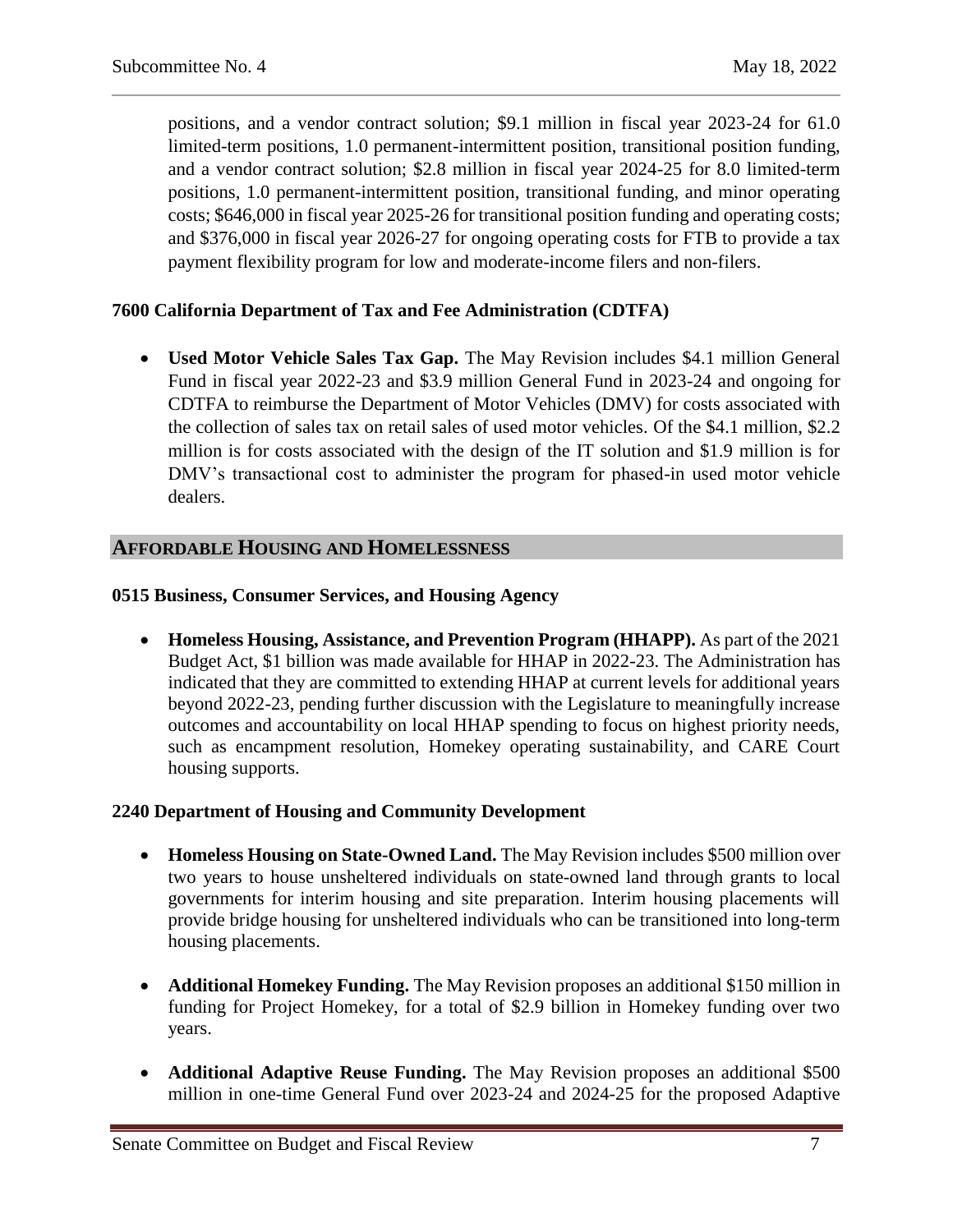Reuse program that was included in the Governor's January budget. This program is intended to remove barriers to build more downtown-oriented and affordable housing through funding adaptive reuse—namely, converting existing infrastructure, underutilized retail space, and commercial buildings into residential uses. This brings total funding for the newly-proposed program to \$600 million over three years.

- **Technical Adjustments at the Department of Housing and Community Development.**  The May Revision includes 161 positions at HCD to provide permanent position authority for administratively established positions associated with funding authorized in the 2021 Budget Act and various federal programs. Additionally, the May Revision includes and increase in Federal Trust Fund authority by \$107.4 million in 2022-23 and \$108.1 million in 2023-24 and ongoing to align authority with estimated federal funds.
- **Various Trailer Bill Proposals.** The May Revision includes proposed trailer bill language related to the following issues:
	- o Foreclosure Prevention and Housing Preservation Program. The proposed trailer bill language would increase the amount of funding available for program administration, add capitalized operating subsidies as an allowable use, and set parameters for the use of third-party fund managers in the implementation of the program.
	- o Building Homes and Jobs Trust Fund. The proposed trailer bill language makes technical changes to clarify the administration of certain continuously-appropriated funds.
	- o Housing. The proposed trailer bill language would require certain housing programs to allocate funding in a way that streamlines application processes, increase equitable transportation options, and prevents displacement, among other requirements. It also requires the Governor's Office of Planning and Research, in consultation with other departments, to gather data to determine how best to comply with these requirements.
- **Emergency Rental Assistance.** The May Revision includes \$2.7 billion one-time General Fund in the current year for cashflow loans for rental assistance through state and local programs established during the height of the pandemic. Amendments to the 2021 Budget Act (SB 115) authorized a General Fund cashflow loan to continue to make payments to individuals in the federal Emergency Rental Assistance Program while the federal government processes reallocations of unused rental assistance funding from other states. The state continues to seek federal reallocation funding, but the timing and amounts of such reallocations are still unknown.

# **1700 Department of Fair Employment and Housing**

• **Commission on the State of Hate (AB 1126).** The May Revision includes 2 positions, \$1,800,000 General Fund annually through 2025-26, and \$900,000 General Fund in 2026-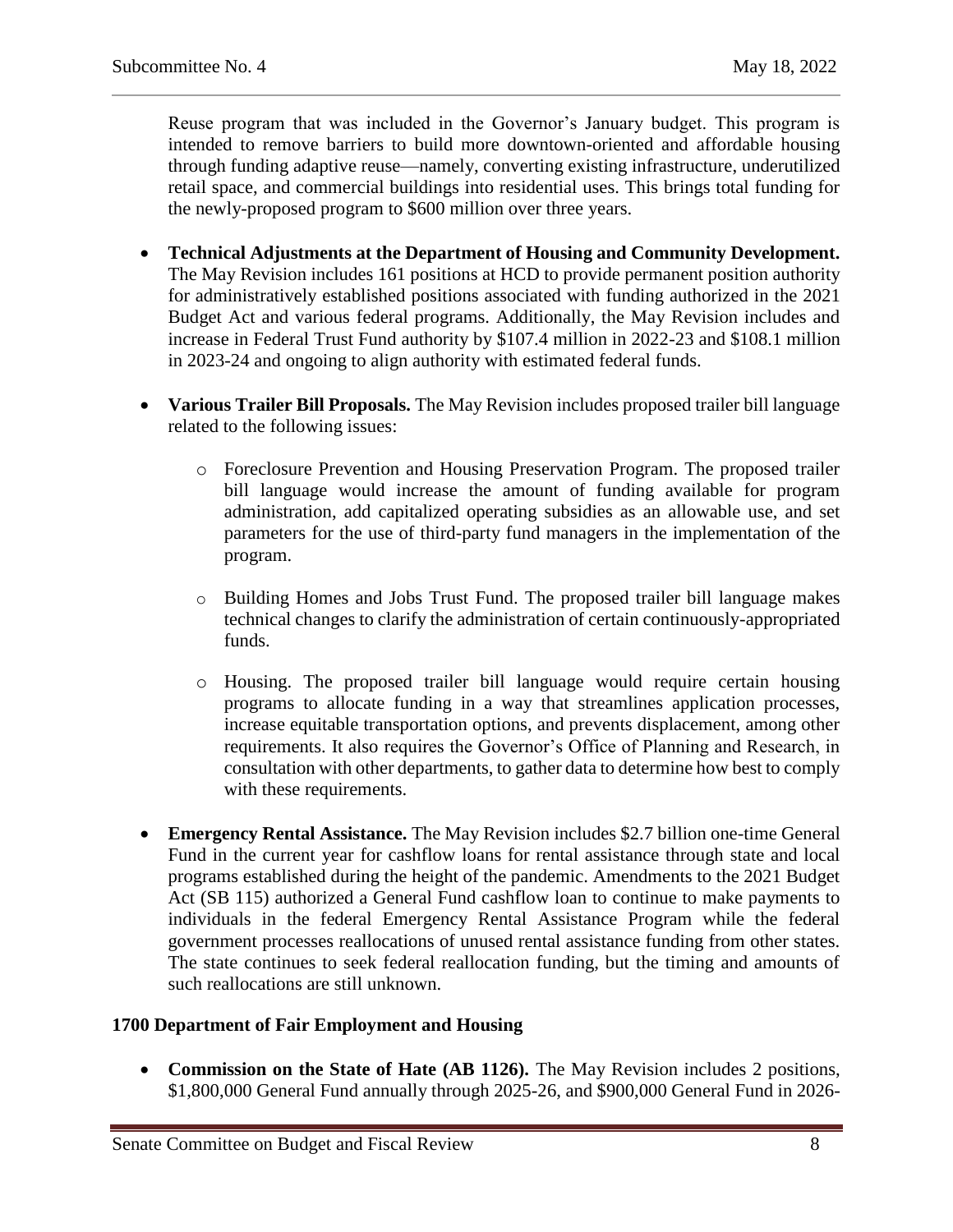27 for the Commission on the State of Hate to study hate in California and develop antihate resources for law enforcement and others, consistent with the provisions of Chapter 712, Statutes of 2021 (AB 1126).

- **Community Conflict Resolution and Conciliation.** The May Revision includes 889,000 General Fund in 2022-23 and \$883,000 General Fund in 2023-24 and 2024-25 to provide resources and training to communities facing hate incidents or other conflict over discriminatory practices.
- **Department of Fair Employment and Housing Name Change.** The May Revision includes trailer bill language to change the DFEH's name to the Civil Rights Department and to change the name of the Fair Employment and Housing Council to the Civil Rights Council.

# <span id="page-8-0"></span>**GENERAL GOVERNMENT AND STATE ADMINISTRATION**

#### **0559 GOVERNMENT OPERATIONS AGENCY**

 **Office of Data and Digital Innovation a Standalone Department.** The May Revision includes \$4.8 million ongoing General Fund and six positions, and \$20 million one-time General Fund, in 2022-23 for the Digital Innovation Services Revolving Fund to consolidate the Office of Digital Innovation, the Government Excellence and Transformation Center (proposed in the Governor's Budget), and the CalData Program into the Office of Data and Innovation, as a department under the Government Operations Agency.

The Office of Data and Innovation will be established as a standalone department in 2023- 24, to facilitate more efficient state operations and support one-time projects targeted at improving user experiences through the Digital Innovation Services Revolving Fund.

#### **0650 GOVERNOR'S OFFICE OF PLANNING AND RESEARCH**

- **California College Corps Program.** The May Revision includes \$73.1 million General Fund in 2024-25 and ongoing to maintain the investment into the Californians For All College Corps program.
- **CEQANet 2.0 System Maintenance and Redesign.** The May Revision includes \$1,254,000 General Fund and 1.0 position in 2022-23, and \$48,000 in 2023-24 and ongoing to host and maintain the current California Environmental Quality Act document online processing system, and provide planning resources for a system redesign.

# **0950 STATE TREASURER'S OFFICE**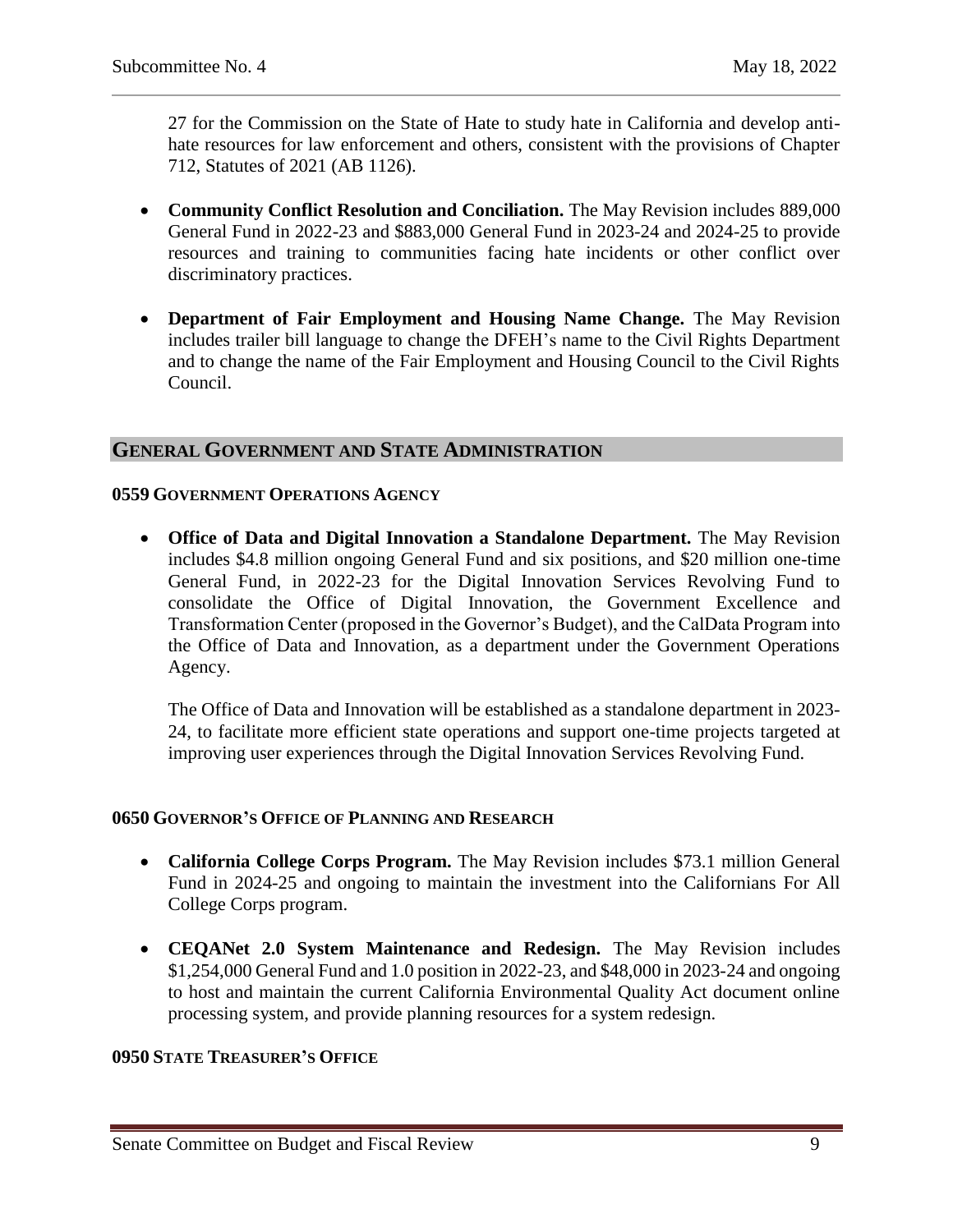- **AB 1177 Commission Operations and Market Analysis.** The May Revision provides \$2,709,000 in fiscal year 2022-23, \$709,000 in 2023-24, and \$609,000 in 2024-25 to provide limited term funding for 3 positions and operational costs to implement legislation—The California Public Banking Option Act, Chapter 451, Statutes of 2021 (AB 1177). The legislation requires the Treasurer's Office to convene the CalAccount Blue Ribbon Commission and produce a market analysis to determine the feasibility of the CalAccount Program. The intent of AB 1177 is to produce a study on how best to create a no-fee, no-penalty debit card account called CalAccount that all Californians can access.
- **Enterprise Risk and Compliance Officer.** The May Revision provides \$73,000 General Fund and \$119,000 reimbursements ongoing, and \$36,000 reimbursements ongoing, to fund a requested officer position. The position will assist the Treasurer's Office and the Boards, Commissions, and Authorities (BCAs) under its purview, in the evaluation of enterprise risk, development of risk mitigation plans, compliance tracking of regulations and laws, coordination of all externally performed audits, and helping to address areas with control deficiencies.
- **Jesse Unruh Building Relocation Costs**. The May Revision provides \$226,000 one-time to support relocation costs for Treasurer's Office staff and building contents necessary to facilitate renovation of the Jesse Unruh building.

# **0954 SCHOLARSHARE INVESTMENT BOARD**

 **CalKids Implementation.** The May Revision provides \$299,000 and 1 position ongoing to support administrative needs, including participant notification and call center operations, necessary for the implementation of the California Kids Investment and Development Savings (CalKIDS) program.

# **1111 DEPARTMENT OF CONSUMER AFFAIRS**

- **Business Modernization Cohort 2.** The May Revision proposes \$4.3 million one-time Special Funds for the Department of Consumer Affairs to continue business modernization efforts for five more boards and bureaus (the Structural Pest Control Board, the California Architects Board, the Landscape Architects Technical Committee, the Cemetery and Funeral Bureau, and the Bureau of Household Goods and Services) The Business Modernization Cohort 2 is moving into project development activities and will begin implementing their selected software consistent with the Department's overall Business Modernization Plan.
- **Bureau for Private Postsecondary Education.** The May Revision proposes \$24 million General Fund over three years to provide support to the Bureau with funding while the Bureau develops an improved fee model for its licensees. The Administration notes that they are committed to working in partnership with the Legislature on statutory reforms to enhance the state's oversight of private colleges and to protect consumers.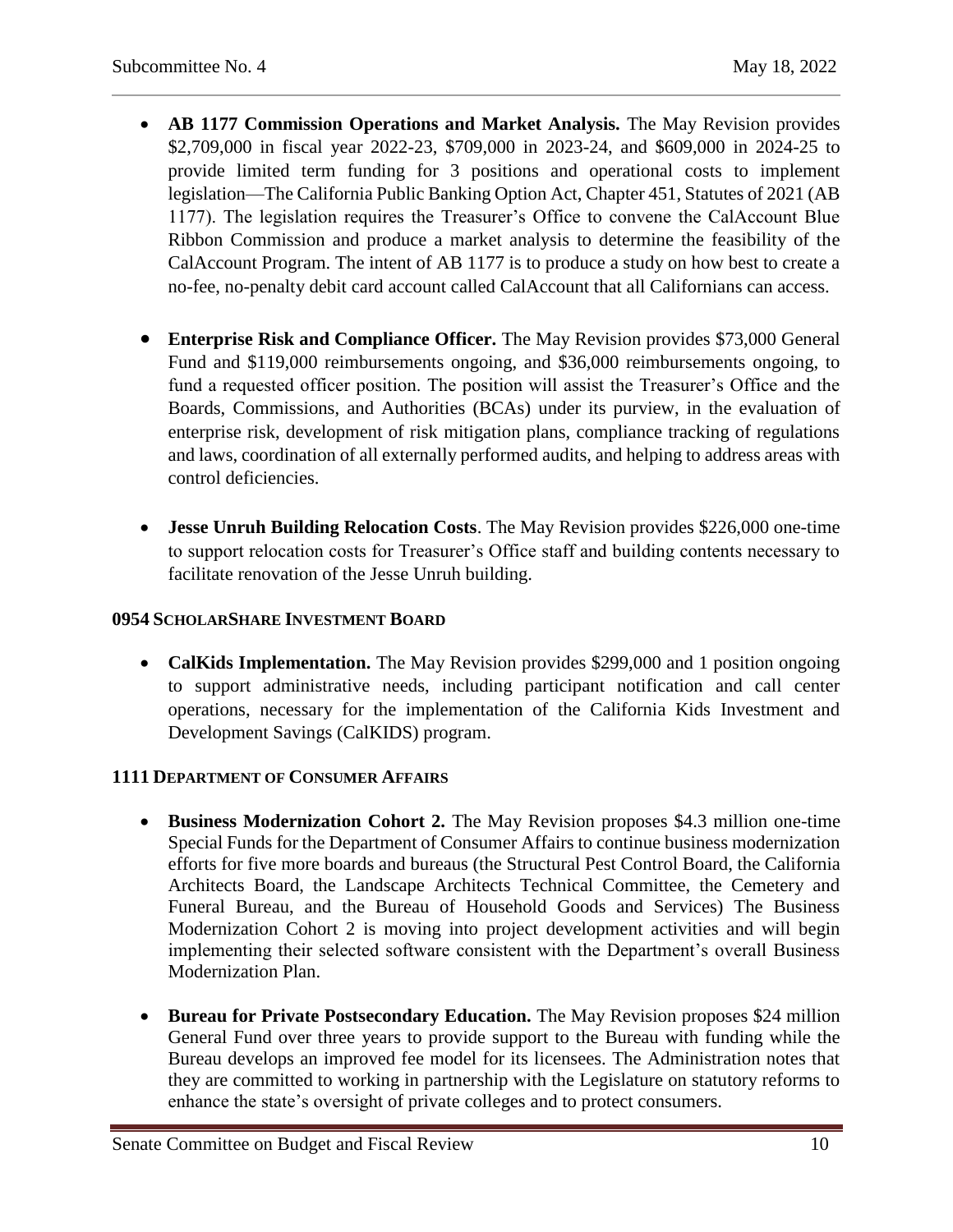The current funding structure of the Bureau comes mostly from annual fees that are based on institutions' own revenue from their California-based physical locations. This structure is not sustainable in an increasingly online marketplace, especially when exclusively online institutions are eliminating California locations by moving across state lines. The Bureau received support from a Control Section 14.00 loan in the amount of \$12 million from the Bureau of Automotive Repair in December 2021. The requested funding will also allow the Bureau to repay its outstanding loan to the Bureau of Automotive Repair, limit the amount of interest the Bureau would otherwise need to pay, and provide the Bureau and policy makers time to better determine the level of oversight and regulation that is needed in California.

### **1750 HORSE RACING BOARD**

 **Horse Racing Board Support.** The May Revision proposes \$3 million ongoing to support annual agreements between the Federal Horseracing Integrity and Safety Authority and the California Horse Racing Board to enforce safety components of the Horseracing Integrity and Safety Act. The May Revision also proposes that statutory changes be added to allow the agreements to be funded through the collection of state occupational license fees, penalties, and fines, and to authorize the Board to enforce the standards established by the Act.

#### **7502 DEPARTMENT OF TECHNOLOGY**

- **Technology Modernization.** The May Revision proposes \$55.7 million one-time General Fund in 2022-23, and \$711,000 ongoing General Fund and four positions to support the modernization of critical state infrastructure. This investment augments the \$25 million one-time General Fund provided to the CDT in the 2021 Budget Act for Technology Modernization Funding.
- **Broadband Middle-Mile Initiative.** The May Revision proposes \$600 million one-time General Fund in 2023-24 and \$500 million one-time General Fund in 2024-25 to CDT to support the completion of the Broadband Middle-Mile Initiative. The 2021 Budget Act provided \$3.25 billion to CDT for the purpose of building an open-access middle-mile broadband network. Revised estimates produced by CDT indicate a need for this additional funding to complete the Broadband Middle-Mile Initiative due to increased costs of labor and supplies.

#### **7760 DEPARTMENT OF GENERAL SERVICES**

 **Office of Sustainability and Water Conservation Grant Program.** As a part of the larger Drought Resilience and Response package, the May Revision proposes \$26 million one-time General Fund, available for three years, to facilitate a water conservation grant program implementing water conservation projects at state facilities and aid in statewide emergency response efforts.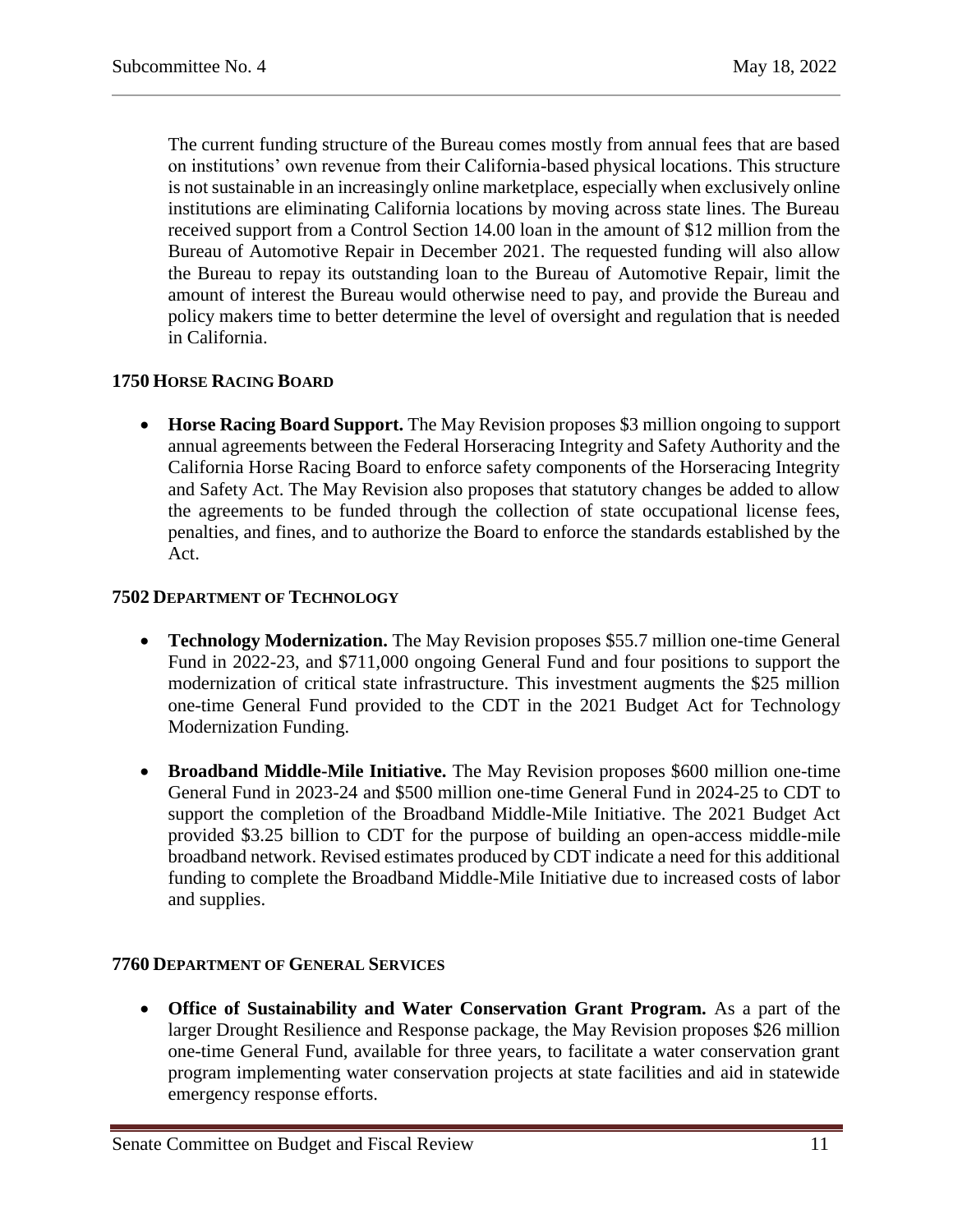- **COVID-19 Direct Response Expenditures.** The May Revision proposes \$8.3 million one-time California Emergency Relief Fund to provide the DGS resources for COVID-19 Direct Response related expenditures.
- **Increase Diversity and Inclusiveness.** The May Revision proposes \$3.9 million one-time General Fund, available for three years, to support DGS Procurement Division's efforts to increase outreach to Small Businesses and Disabled Veteran Business Enterprises, aimed at increasing diversity in state contracting.
- **Capital Outlay Projects.** The May Revision proposes cost increases and fund adjustments to various capital outlay projects in Sacramento, including the Jesse Unruh Building Renovation project, Resources Building Renovation project, State Office Building, and the Capital Annex Project.

### **8940 CALIFORNIA MILITARY DEPARTMENT**

- California Cadet Corps Restoration. The May Revision proposes \$3 million and 5 positions in 2022-23 and \$4.3 million and 10 positions in 2023-24ongoing to expand the CMD's California Cadet Corps program. This request will increase program participation from 90 schools and 6,000 students to 135 schools and 9,095 students by 2026-27.
- **Drug Interdiction Efforts Update.** The Governor's budget included \$20 million for CMD's drug interdiction efforts. The May Revise provides an additional \$10 million for this purpose.
- **Lease Revenue Debt Service Adjustment, Consolidated Headquarters Project.** The Governor's budget proposed shifting project funds from bonds to General Fund. The May Revision proposes to eliminate item 8940-003-0001 to represent a decrease of \$9.6 million, as planned lease-revenue debt service authority is no longer necessary due to the removal of the Consolidated Headquarters Project from future lease-revenue bond sales.

#### **8955 DEPARTMENT OF VETERANS AFFAIRS**

- **California Veteran Health Initiative.** The May Revise proposes \$40 million one-time for the California Veteran Health Initiative to support veteran mental health and suicide awareness, treatment, and research. Funding shall be used for competitive grants to existing service providers for education and outreach about veteran mental health and to establish a multidisciplinary team of professionals and stakeholders to identify, collect, analyze, and assess veteran mental health and suicide.
- **Settlement Cost.** The May Revise proposes \$51 million one-time to pay for settlement costs at the Veterans Home of California, Yountville related to the 2018 shooting.
- **Veterans Home of California, Yountville: Steam Distribution System Renovation.** The May Revision proposes \$39.2 million for working drawings and construction for the Steam